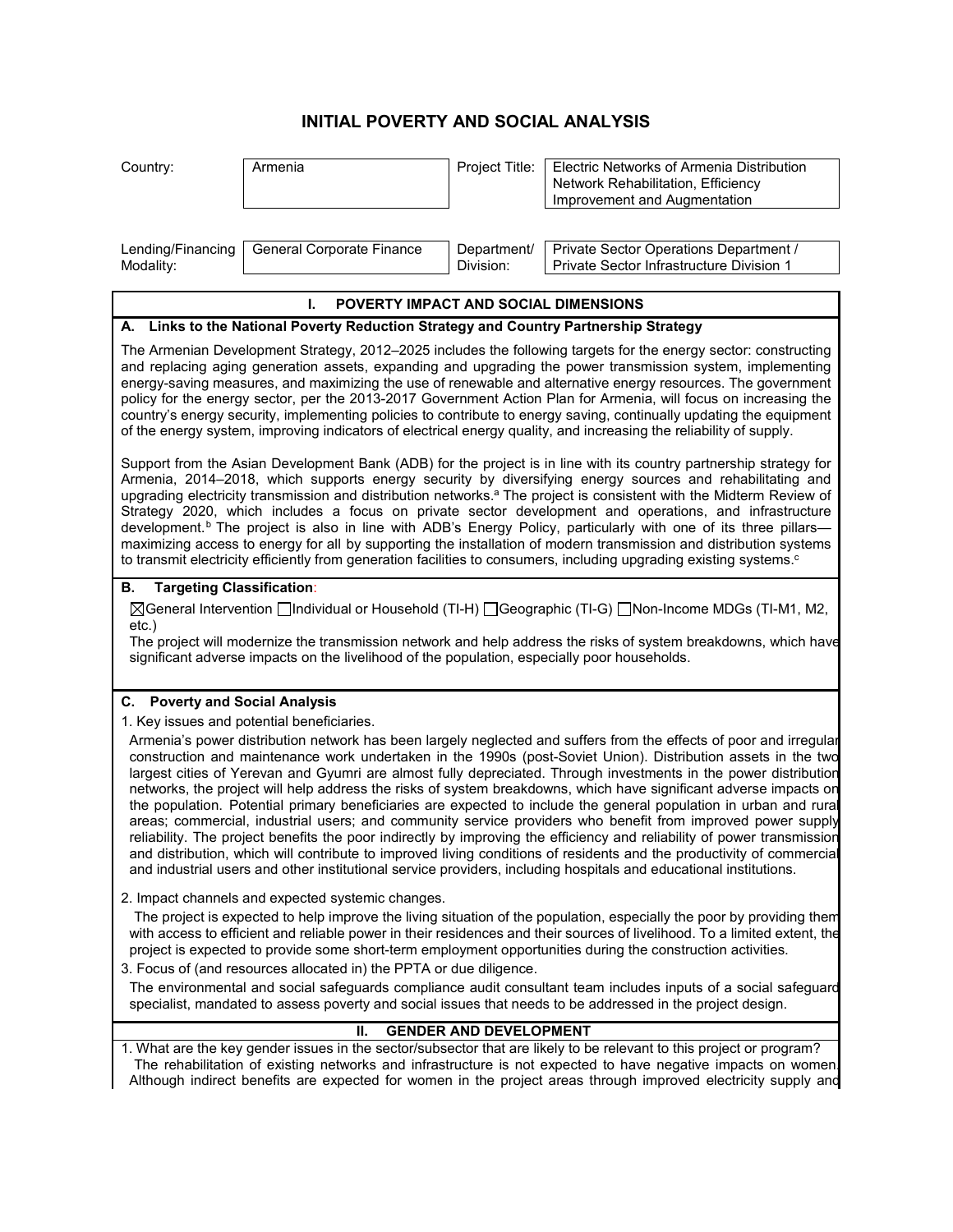economic growth, the project is not considered to directly improve incomes or opportunities for women. The positive impacts of the implementation of ENA's investment plan will benefit men and women equally.

2. Does the proposed project or program have the potential to make a contribution to the promotion of gender equity and/or empowerment of women by providing women's access to and use of opportunities, services, resources, assets, and participation in decision making?

 $\Box$  Yes  $\boxtimes$  No

While the project outputs present potential indirect benefits, opportunities for the proposed lending to directly contribute to promotion of gender equity are expected to be limited. However, such opportunities will be further explored and discussed with the borrower as part of diligence.

3. Could the proposed project have an adverse impact on women and/or girls or widen gender inequality?<br>  $\Box$  Yes  $\Box$  No  $\overline{\boxtimes}$  No

The due diligence will include a review of the borrower's human resource policies to assess provisions relating to gender equality. In addition, the borrower's corporate social responsibility policy will be reviewed to identify measures which seek to promote gender equality.

4. Indicate the intended gender mainstreaming category:<br>  $\Box$  GEN (gender equity theme)  $\Box$  EGM (effective

GEN (gender equity theme)  $\Box$  EGM (effective gender mainstreaming)<br>SGE (some gender elements)  $\Box$  NGE (no gender elements)  $\boxtimes$  NGE (no gender elements)

## **III. PARTICIPATION AND EMPOWERMENT**

1. Who are the main stakeholders of the project, including beneficiaries and negatively affected people? Identify how they will participate in the project design.

The key stakeholders include customers of ENA across the country, the local government agencies responsible for the regulatory requirements including the identification of government lands for siting of the subprojects, landowners whose lands will be used for the subprojects, surrounding communities and individuals who will be employed during construction and operation of the project components. The ESMS of ENA will include provisions for consultations with relevant stakeholders at all stages of the project planning, design and implementation.

2. How can the project contribute (in a systemic way) to engaging and empowering stakeholders and beneficiaries, particularly, the poor, vulnerable and excluded groups? What issues in the project design require participation of the poor and excluded?

ENA's environmental and social management system (ESMS) will include provisions and procedures for stakeholder engagement, community consultation, and grievance resolution in its operations.

3. What are the key, active, and relevant civil society organizations in the project area? What is the level of civil society organization participation in the project design?

 $\boxtimes$  [L] Information generation and sharing  $\boxtimes$  [L] Consultation  $\Box$  Collaboration  $\Box$  Partnership

While specific roles for civil society organizations is not envisaged due to the proposed investment, the due diligence will include discussions with the borrower highlighting the need for transparent sharing of information and consultation about the project components and inclusion as part of ENA's stakeholder engagement process.

4. Are there issues during project design for which participation of the poor and excluded is important? What are they and how shall they be addressed?  $\Box$  Yes  $\Box$  No

The proposed rehabilitation and upgradation works will be within the areas of the existing facilities or networks, with limited community involvement, and are unlikely to have any adverse social impacts. There are no issues anticipated which would require the participation of the poor and excluded groups of the population in the project areas. This will be confirmed as part of the environmental and social compliance audit and ADB's due diligence.

|                                                                         |  | <b>IV. SOCIAL SAFEGUARDS</b> |  |
|-------------------------------------------------------------------------|--|------------------------------|--|
| A. Involuntary Resettlement Category $\Box A \boxtimes B \Box C \Box F$ |  |                              |  |

1. Does the project have the potential to involve involuntary land acquisition resulting in physical and economic displacement?  $\boxtimes$  Yes  $\Box$  No displacement?  $\boxtimes$  Yes

It is expected that the proposed reconstruction and refurbishment of the distribution network will be carried out within the existing areas of the facilities, without needing any additional land acquisition, and are unlikely to result in impacts on private assets or structures and economic displacement. The rehabilitation of outdated lines will be within the available Right of Way of the government agencies, without needing physical or economic displacement. However, given that several of the components are likely to be located in densely populated urban areas of Yerevan, impacts on non-titleholders are likely to be triggered. The environment and social safeguards compliance audit will assess such potential involuntary resettlement impacts.